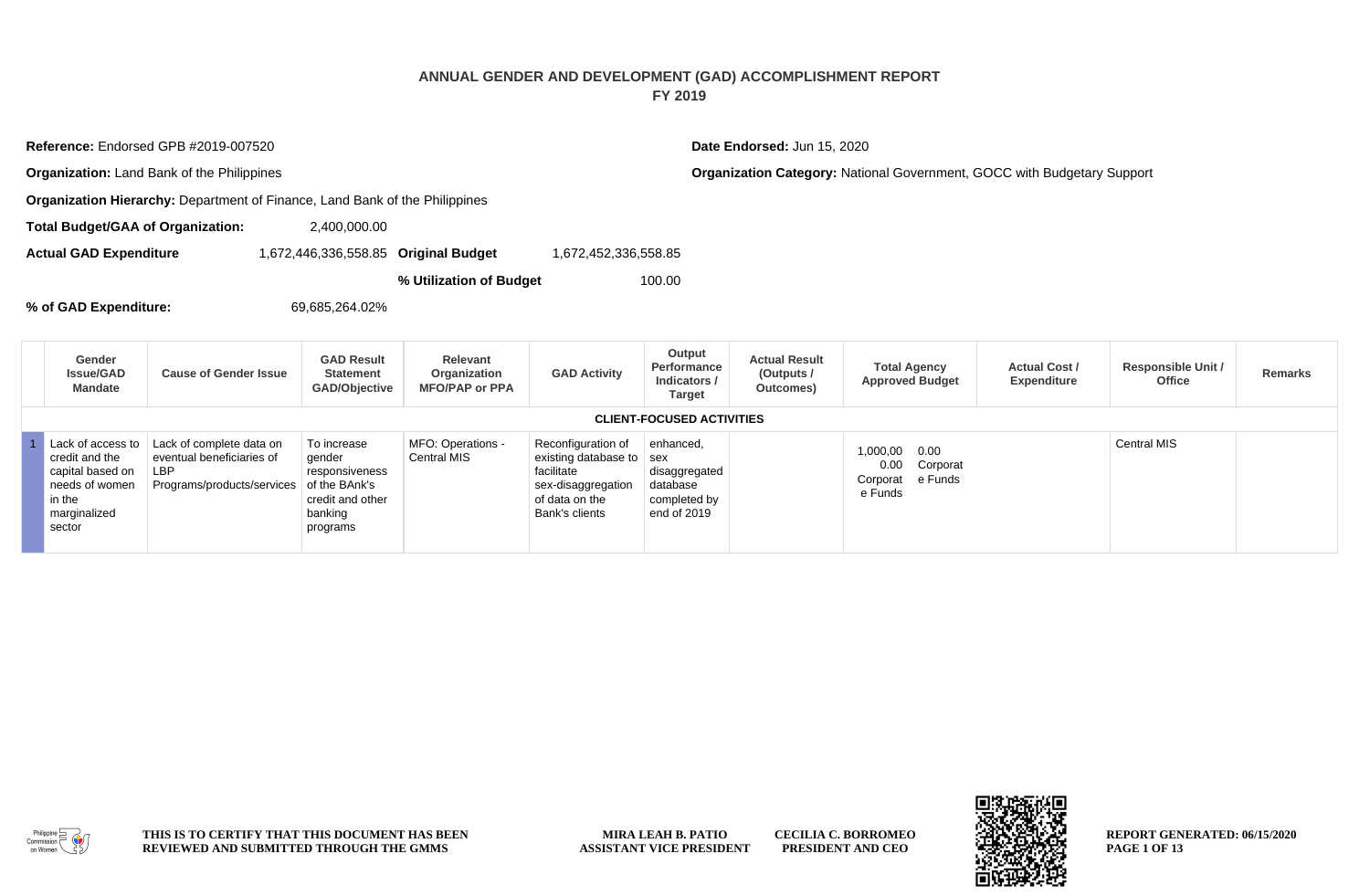|                | Gender<br><b>Issue/GAD</b><br><b>Mandate</b>                                                         | <b>Cause of Gender Issue</b>                                                                                                     | <b>GAD Result</b><br><b>Statement</b><br><b>GAD/Objective</b>                           | Relevant<br>Organization<br><b>MFO/PAP or PPA</b>                                                                         | <b>GAD Activity</b>                                                                                                                             | Output<br>Performance<br>Indicators /<br><b>Target</b>                                                                                                                                                         | <b>Actual Result</b><br>(Outputs /<br>Outcomes)                                                                                                                                                                               | <b>Total Agency</b><br><b>Approved Budget</b>                                      | <b>Actual Cost /</b><br>Expenditure            | <b>Responsible Unit /</b><br>Office                                                                 | Remarks                                                                |
|----------------|------------------------------------------------------------------------------------------------------|----------------------------------------------------------------------------------------------------------------------------------|-----------------------------------------------------------------------------------------|---------------------------------------------------------------------------------------------------------------------------|-------------------------------------------------------------------------------------------------------------------------------------------------|----------------------------------------------------------------------------------------------------------------------------------------------------------------------------------------------------------------|-------------------------------------------------------------------------------------------------------------------------------------------------------------------------------------------------------------------------------|------------------------------------------------------------------------------------|------------------------------------------------|-----------------------------------------------------------------------------------------------------|------------------------------------------------------------------------|
| $\overline{2}$ | Lack of<br>opportunity to<br>avail of formal<br>financial services<br>among<br>marginalized<br>women | Lack of awareness<br>especially among<br>marginalized women on<br>bank services available to<br>address their financial<br>needs | Increased<br>opportunities for<br>Financial<br>Inclusion among<br>Marginalized<br>Women | MFO: General and<br>Administrative<br>Functions under<br><b>Central MIS</b><br>Department/Branch<br><b>Banking Sector</b> | Conduct if financial<br><b>Inclusion Caravans</b><br>in selected remote<br>areas                                                                | Number of<br>Financial<br>Inclusion<br>Caravans<br>conducted<br>and number<br>of availers of<br>Landbank<br>products and<br>and services /<br>Formal<br>banking<br>services for<br>unbanked and<br>underserved | Total of 6.903<br>Filipinos (4,417 or<br>63.98 % women<br>and 1,978 or 28.65<br>% men and 508 or<br>7.35 % individuals<br>with sex<br>unidentified).                                                                          | 1,872,09<br>1,872,09<br>4.69<br>4.69<br>Corporat<br>Corporat<br>e Funds<br>e Funds |                                                | <b>Central MIS</b><br>Department/Branch<br>Banking<br>Sector/Corporate<br><b>Affairs Department</b> | Done.Done.<br>Program<br>Accomplishments<br>as of December<br>31, 2019 |
| 3              | Lack of<br>opportunity to<br>avail of formal<br>financial services<br>among<br>marginalized<br>women | Women are not aware of<br>the availability of services<br>to help in addresing their<br>financial needs                          | To provide<br>marginalized<br>women with<br>opportunities for<br>financial inclusion    | MFO: General and<br>Administrative<br>Functions under<br><b>Central MIS</b><br>Department/Branch<br><b>Banking Sector</b> | Provision of formal<br>banking services to<br>unbanked,<br>unserved and<br>underserved<br>population of<br>selected provinces<br>in the country | Number of<br>availers of the<br><b>Banks</b><br>Products and<br>Services                                                                                                                                       | A total of 5,916,629<br>filipino (3,186,617<br>or 53.85 % being<br>women and<br>2.498.603 or 42.23<br>% and 231,401 or<br>3.91 %) depositors<br>availed different<br>types of Bank<br>products through<br>different branches. | 1,667,943,033,140.00<br><b>Corporate Funds</b>                                     | 1,667,943,033,140.00<br><b>Corporate Funds</b> | <b>Central MIS</b><br>Department/Branch<br><b>Banking Sector</b>                                    | Done.Done.<br>Program<br>Accomplishment<br>as of December<br>31, 2019  |



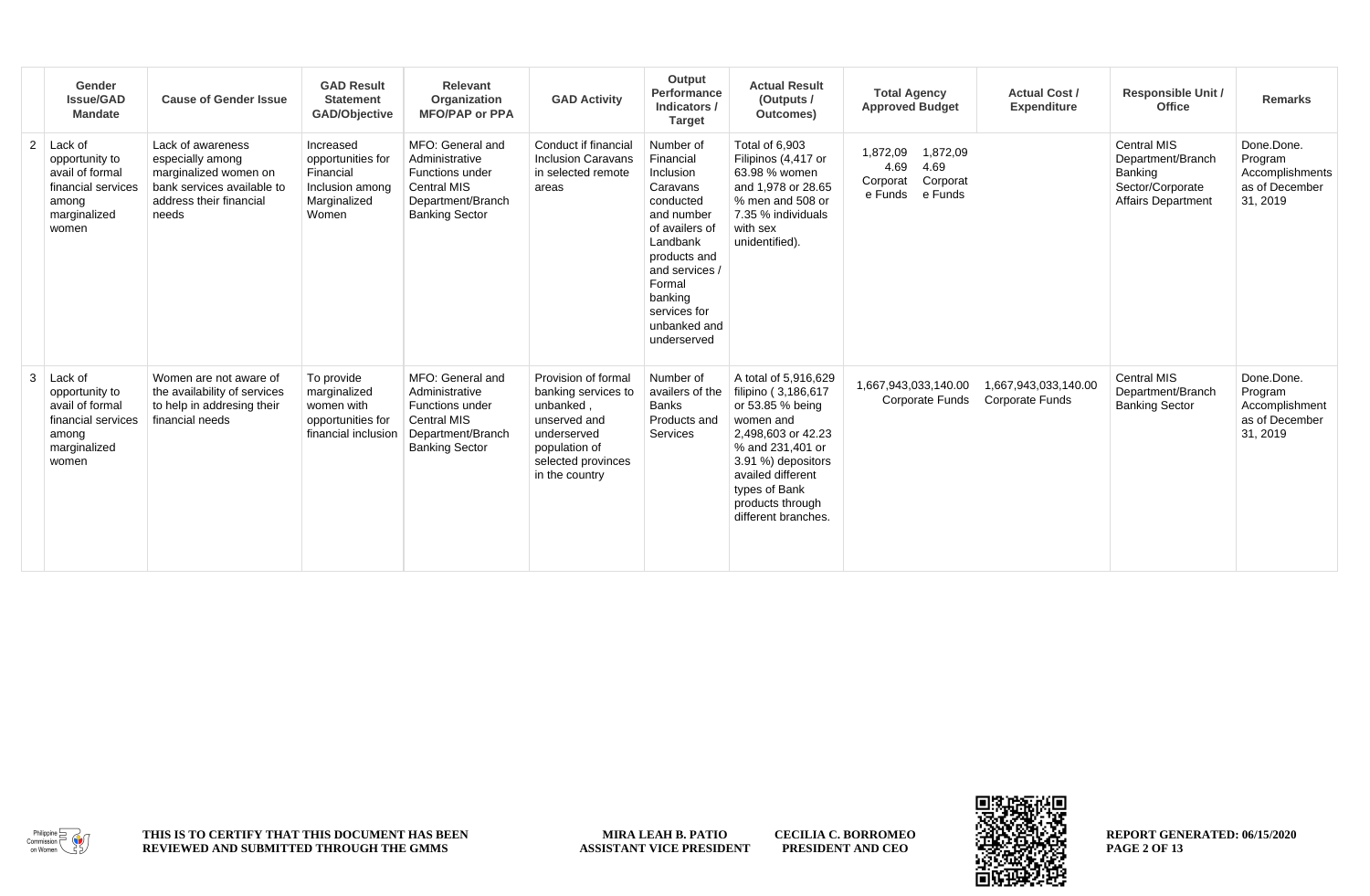|   | Gender<br><b>Issue/GAD</b><br><b>Mandate</b>                                                                                    | <b>Cause of Gender Issue</b>                                                                                          | <b>GAD Result</b><br><b>Statement</b><br><b>GAD/Objective</b>                                                               | <b>Relevant</b><br>Organization<br><b>MFO/PAP or PPA</b> | <b>GAD Activity</b>                                   | Output<br>Performance<br>Indicators /<br><b>Target</b>                                                                | <b>Actual Result</b><br>(Outputs /<br>Outcomes)                                                                                                                                                                                                                                                                    | <b>Total Agency</b><br><b>Approved Budget</b> | <b>Actual Cost /</b><br><b>Expenditure</b>  | <b>Responsible Unit /</b><br>Office  | <b>Remarks</b>                                                        |
|---|---------------------------------------------------------------------------------------------------------------------------------|-----------------------------------------------------------------------------------------------------------------------|-----------------------------------------------------------------------------------------------------------------------------|----------------------------------------------------------|-------------------------------------------------------|-----------------------------------------------------------------------------------------------------------------------|--------------------------------------------------------------------------------------------------------------------------------------------------------------------------------------------------------------------------------------------------------------------------------------------------------------------|-----------------------------------------------|---------------------------------------------|--------------------------------------|-----------------------------------------------------------------------|
| 4 | Lack of<br>opportunity to<br>avail credit loans<br>and other bank<br>products and<br>services<br>especially among<br>women OFWs | Lack of awareness<br>especially among women<br>OFWs on bank services<br>available to address their<br>financial needs | Increased<br>opportunities for<br>financial inclusion<br>among OFWs<br>especially women                                     | MFO: Lending<br><b>Support Department</b>                | Provision of credit<br>loans to women and<br>men OFWs | Number of<br>men and<br>women OFWs<br>availed the<br>Banks<br>Products and<br>Services                                | Through conduct of<br>Credit loans to<br>Overseas Filipino<br>Worker, a total<br>Total of 887<br>Filipinos (419 or<br>47.3 % men and<br>466 or 52.53 %<br>women and 2 or<br>0.22 % have not<br>identified Gender)<br>from different areas<br>in the Philippines<br>availed the Bank's<br>Products and<br>Services. | 537.133.867.16<br>Corporate Funds             | 537, 133, 867. 16<br><b>Corporate Funds</b> | <b>Lending Support</b><br>Department | Done.Done.<br>Program<br>Accomplishment<br>as of December<br>31, 2019 |
| 5 | Women lack<br>opportunity to<br>avail credit loans.                                                                             | Women are not aware of<br>the availability of services<br>to help in addresing their<br>financial needs               | To provide<br>marginalized<br>women with<br>opportunities for<br>credit loans and<br>other Banks<br>Product and<br>Services | MFO: Lending<br><b>Support Department</b>                | Provision of loans to<br>LGU's                        | Number of<br>households<br>benefited the<br>loans availed<br>by LGU's the<br><b>Banks</b><br>Products and<br>Services | Through the<br>conduct of loans to<br>LGU's to provide<br>water districts to<br>connect water<br>connection to<br>37,125 households<br>or 74,250 women<br>benefited the<br>program. Note<br>assumption: 2<br>females per<br>household                                                                              | 85.518.580.20<br>Corporate Funds              | 85,518,580.20<br>Corporate Funds            | <b>Lending Support</b><br>Department | Done.Done.<br>Program<br>Accomplishment<br>as of December<br>31, 2019 |



**MIRA LEAH B. PATIO ASSISTANT VICE PRESIDENT CECILIA C. BORROMEO PRESIDENT AND CEO**



**REPORT GENERATED: 06/15/2020 PAGE 3 OF 13**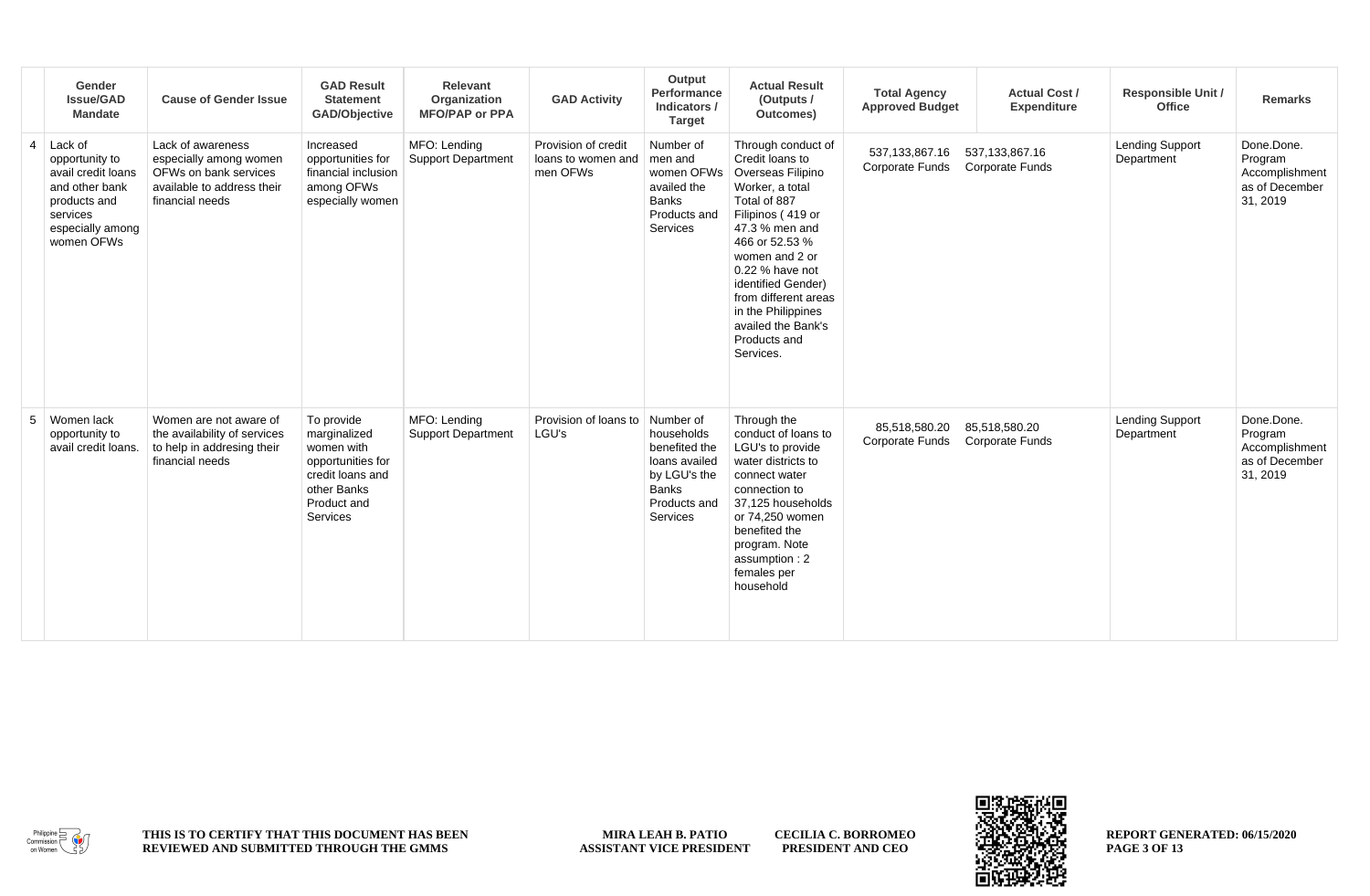| Gender<br><b>Issue/GAD</b><br>Mandate                                                                                                                                                                                                                                                      | <b>Cause of Gender Issue</b>                                                                                            | <b>GAD Result</b><br><b>Statement</b><br>GAD/Objective                                                                            | Relevant<br>Organization<br><b>MFO/PAP or PPA</b> | <b>GAD Activity</b>            | Output<br>Performance<br>Indicators /<br><b>Target</b>                                           | <b>Actual Result</b><br>(Outputs /<br>Outcomes)                                                                                                                                                                                                                                                              | <b>Total Agency</b><br><b>Approved Budget</b> | <b>Actual Cost /</b><br><b>Expenditure</b> | Responsible Unit /<br>Office         | <b>Remarks</b>                                                        |
|--------------------------------------------------------------------------------------------------------------------------------------------------------------------------------------------------------------------------------------------------------------------------------------------|-------------------------------------------------------------------------------------------------------------------------|-----------------------------------------------------------------------------------------------------------------------------------|---------------------------------------------------|--------------------------------|--------------------------------------------------------------------------------------------------|--------------------------------------------------------------------------------------------------------------------------------------------------------------------------------------------------------------------------------------------------------------------------------------------------------------|-----------------------------------------------|--------------------------------------------|--------------------------------------|-----------------------------------------------------------------------|
| 6 CEDAW Article<br>10. States Parties<br>shall take all<br>appropriate<br>measures to<br>eliminate<br>discrimination<br>against women in<br>order to ensure<br>equal rights with<br>men in the field of<br>education.                                                                      | Unequal access to<br>education between girls<br>and boys due to scarcity<br>and location of public<br>schools           | Increased access<br>to education<br>especially among<br>poor girls with the<br>increased<br>availability of<br>public schools     | MFO: Lending<br><b>Support Department</b>         | Provision of loans to<br>LGU's | Number of<br>school<br>buildings and<br>classrooms<br>benefited the<br>loans availed<br>by LGU's | Through the<br>conduct of loans to<br>LGU's, a total of 33<br>school buildings<br>and 311 classrooms<br>to men and women<br>benefited the<br>program.                                                                                                                                                        | 2.282.034.663.53<br>Corporate Funds           | 2.282.034.663.53<br><b>Corporate Funds</b> | <b>Lending Support</b><br>Department | Done.Done.<br>Program<br>Accomplishment<br>as of December<br>31, 2019 |
| <b>CEDAW Article</b><br>12. States Parties<br>shall take all<br>appropriate<br>measures to<br>eliminate<br>discrimination<br>against women in<br>the field of health<br>care in order to<br>ensure, on a<br>basis of equality<br>of men and<br>women, access<br>to health care<br>services | Unequal access to health<br>care between women and<br>men due to scarcity and<br>cost of public health care<br>services | Increased access<br>to health care<br>especially among<br>poor women with<br>the increased<br>availability of<br>public hospitals | MFO: Lending<br><b>Support Department</b>         | Provision of loans to<br>LGU's | Number of<br>health care<br>facilities<br>benefited from<br>LBP loans to<br>LGUs                 | Through the<br>provision of loans to<br>LGU's to provide<br>hospital buildings<br>and hospital beds to<br>be benefited by<br>men and women to<br>provide health<br>services a total of<br>14 hospital<br>buildings or a total<br>of 1169 hospital<br>beds were provided<br>through loans to<br>various LGU's | 1.556.516.584.76<br>Corporate Funds           | 1.556.516.584.76<br><b>Corporate Funds</b> | <b>Lending Support</b><br>Department | Done.Done.<br>Program<br>Accomplishment<br>as of December<br>31, 2019 |
|                                                                                                                                                                                                                                                                                            |                                                                                                                         |                                                                                                                                   |                                                   |                                | <b>ORGANIZATION-FOCUSED ACTIVITIES</b>                                                           |                                                                                                                                                                                                                                                                                                              |                                               |                                            |                                      |                                                                       |



**MIRA LEAH B. PATIO ASSISTANT VICE PRESIDENT CECILIA C. BORROMEO PRESIDENT AND CEO**

F æ.

**REPORT GENERATED: 06/15/2020 PAGE 4 OF 13**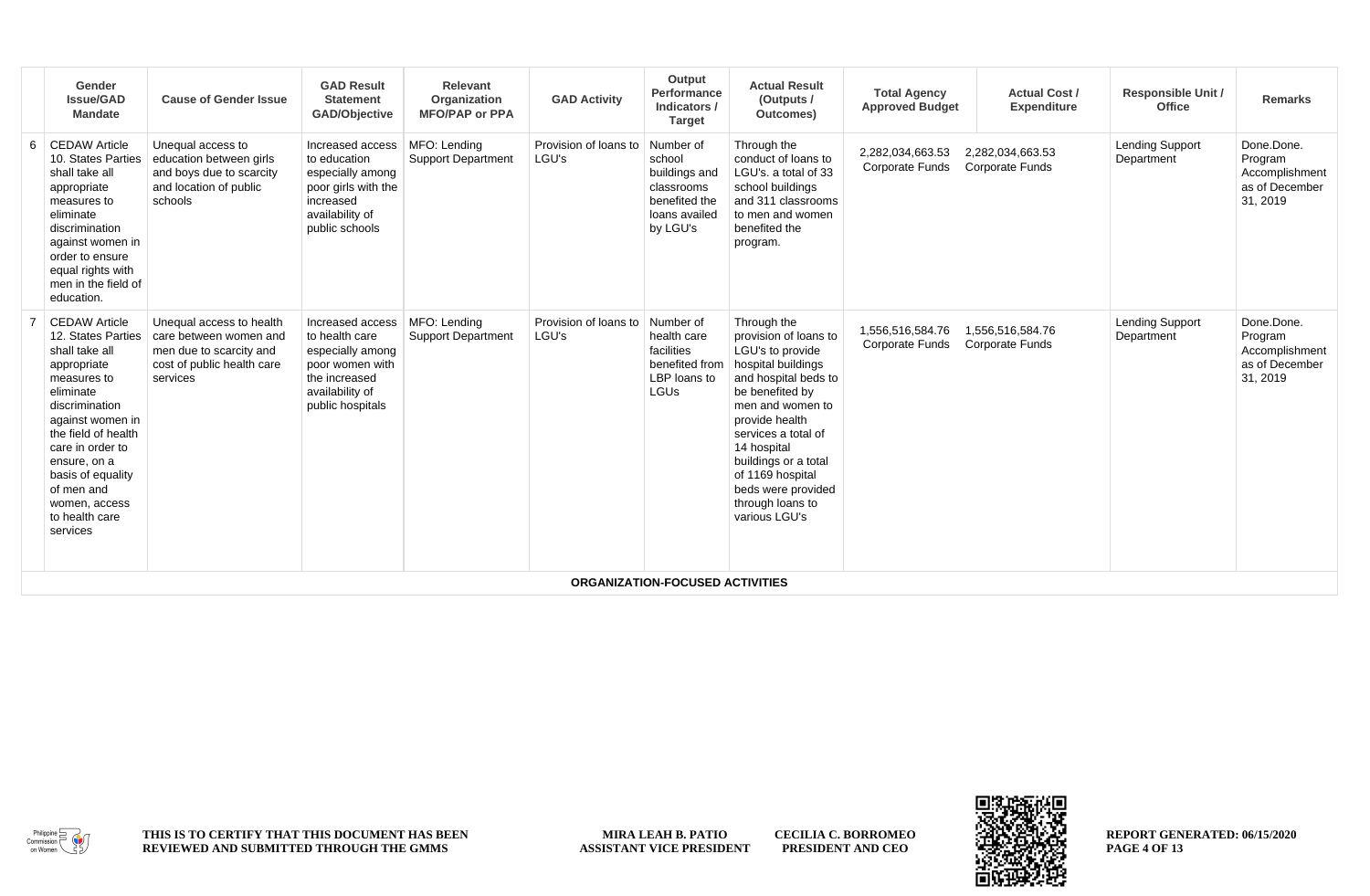|                | Gender<br><b>Issue/GAD</b><br><b>Mandate</b>                                                                                                        | <b>Cause of Gender Issue</b>                                                                                                                                                                                                             | <b>GAD Result</b><br><b>Statement</b><br><b>GAD/Objective</b>                                                                                                                                                                                                                                                                                                                                                                                                                                                     | Relevant<br>Organization<br><b>MFO/PAP or PPA</b> | <b>GAD Activity</b>                                                                                                                                                                                                                                                     | Output<br>Performance<br>Indicators /<br><b>Target</b>                                                                                                                                                                                                                                                                                                                                                                                                                                                         | <b>Actual Result</b><br>(Outputs /<br>Outcomes) | <b>Total Agency</b><br><b>Approved Budget</b>                           | <b>Actual Cost /</b><br><b>Expenditure</b>                       | <b>Responsible Unit /</b><br>Office                                                    | <b>Remarks</b> |
|----------------|-----------------------------------------------------------------------------------------------------------------------------------------------------|------------------------------------------------------------------------------------------------------------------------------------------------------------------------------------------------------------------------------------------|-------------------------------------------------------------------------------------------------------------------------------------------------------------------------------------------------------------------------------------------------------------------------------------------------------------------------------------------------------------------------------------------------------------------------------------------------------------------------------------------------------------------|---------------------------------------------------|-------------------------------------------------------------------------------------------------------------------------------------------------------------------------------------------------------------------------------------------------------------------------|----------------------------------------------------------------------------------------------------------------------------------------------------------------------------------------------------------------------------------------------------------------------------------------------------------------------------------------------------------------------------------------------------------------------------------------------------------------------------------------------------------------|-------------------------------------------------|-------------------------------------------------------------------------|------------------------------------------------------------------|----------------------------------------------------------------------------------------|----------------|
| $\overline{8}$ | Low level of<br>awareness and<br>skills among LBP<br>Field/Regional<br>personnel on<br>GAD and related<br>programs,<br>activities and<br>policies/- | GFPS-TWG for<br><b>Field/Regional Offices</b><br>(Branch/Lending Groups)<br>are yet to be organized and<br>trained<br>GFPS-TWG for<br><b>Field/Regional Offices</b><br>(Branch/Lending Groups)<br>are yet to be organized and<br>trained | To strengthen the   MFO: General<br>capability of<br>field/regional<br>employees,<br>particularly field<br>GFPS-TWG<br>members, to<br>fomulate,<br>implement,<br>monitor and<br>evaluate GAD<br>policies, plans<br>and budget in<br>their respective<br>units.<br>To strengthen the<br>capability of<br>field/regional<br>employees,<br>particularly field<br>GFPS-TWG<br>members, to<br>fomulate,<br>implement,<br>monitor and<br>evaluate GAD<br>policies, plans<br>and budget in<br>their respective<br>units. | Administration and<br><b>Support Services</b>     | 1. Conduct of<br>orientation sessions<br>and other relevant<br>training programs<br>for members of the<br>field/regional<br>GFPS-TWGs<br>specifically on the<br>development,<br>implementation,<br>monitoring and<br>evaluation of GAD<br>programs, plans<br>and budget | At least two (2)<br>batches each<br>of GAD<br>Orientation<br>and other<br>relevant<br>training<br>programs to<br>capacitate<br>field/regional<br>GFPS-TWG<br>members and<br>other Bank<br>personnel<br>concerned on<br>GAD and<br>related<br>concerns<br>At least two (2)<br>batches each<br>of GAD<br>Orientation<br>and other<br>relevant<br>training<br>programs to<br>capacitate<br>field/regional<br>GFPS-TWG<br>members and<br>other Bank<br>personnel<br>concerned on<br>GAD and<br>related<br>concerns |                                                 | 2,400,000.00<br>Corporate Funds<br>200,000.00<br><b>Corporate Funds</b> | 0.00<br><b>Corporate Funds</b><br>0.00<br><b>Corporate Funds</b> | Organizational<br>Development<br>Department<br><b>Employee Relations</b><br>Department |                |



**MIRA LEAH B. PATIO ASSISTANT VICE PRESIDENT CECILIA C. BORROMEO PRESIDENT AND CEO**

æ F

**REPORT GENERATED: 06/15/2020 PAGE 5 OF 13**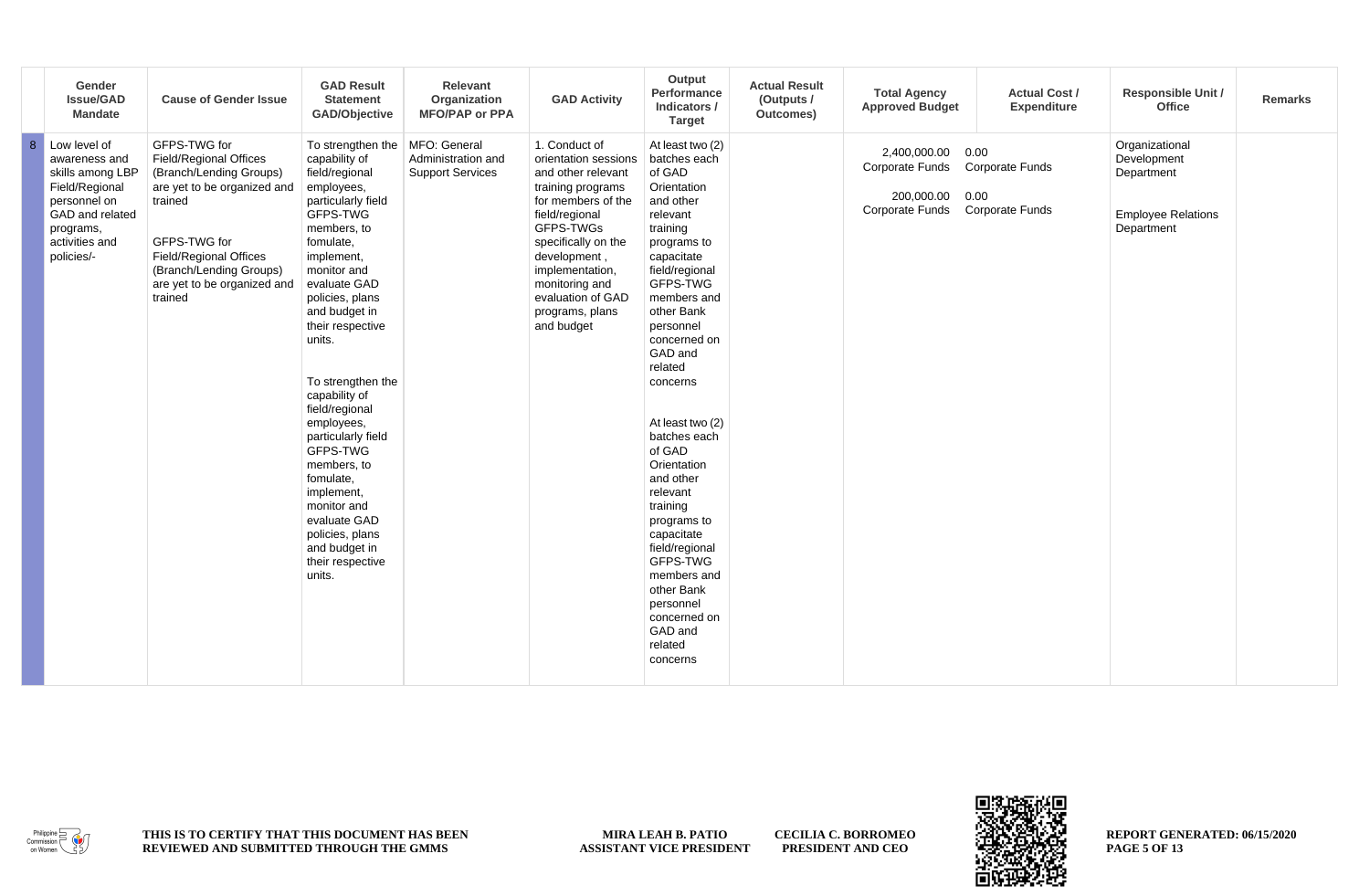|                | Gender<br><b>Issue/GAD</b><br><b>Mandate</b>                                                                                                                                                                                                                                                                           | <b>Cause of Gender Issue</b>                                                                                  | <b>GAD Result</b><br><b>Statement</b><br><b>GAD/Objective</b>                                                                                                                                                                  | <b>Relevant</b><br>Organization<br><b>MFO/PAP or PPA</b>                                         | <b>GAD Activity</b>                                                                                            | Output<br>Performance<br>Indicators /<br><b>Target</b>                                                                                                            | <b>Actual Result</b><br>(Outputs /<br>Outcomes)                                                                                                   | <b>Total Agency</b><br><b>Approved Budget</b>                          | <b>Actual Cost /</b><br><b>Expenditure</b> | <b>Responsible Unit /</b><br>Office     | <b>Remarks</b>                                                     |
|----------------|------------------------------------------------------------------------------------------------------------------------------------------------------------------------------------------------------------------------------------------------------------------------------------------------------------------------|---------------------------------------------------------------------------------------------------------------|--------------------------------------------------------------------------------------------------------------------------------------------------------------------------------------------------------------------------------|--------------------------------------------------------------------------------------------------|----------------------------------------------------------------------------------------------------------------|-------------------------------------------------------------------------------------------------------------------------------------------------------------------|---------------------------------------------------------------------------------------------------------------------------------------------------|------------------------------------------------------------------------|--------------------------------------------|-----------------------------------------|--------------------------------------------------------------------|
| $\overline{9}$ | There are no<br><b>GAD Focal Point</b><br>System-Technical<br><b>Working Groups</b><br>(GFPS-TWGs)<br>among the LBP<br>Field/Regional<br>Offices                                                                                                                                                                       | GFPS-TWG for<br>Field/Regional Offices<br>(Branch/Lending Groups)<br>are yet to be organized                  | To increase the<br>participation of<br><b>LANDBANK</b> field<br>units (Branches,<br>Lending Centers,<br>Accounting<br>Centers, etc.) in<br>the<br>mainstreaming of<br>GAD in Banl's<br>programs,<br>policies and<br>activities | MFO: General<br>Administration and<br><b>Support Services</b>                                    | Reconfiguration of<br>the existing LBP<br><b>GFPS</b> to facilitate<br>the creation                            | Special Order<br>on the revised<br><b>LBP GFPS</b><br>issued and<br>specific LBP<br>Regional<br>GFPS-TWG<br>members<br>named by<br>within 1st<br>semester<br>2019 |                                                                                                                                                   | 0.00<br>2.400.00<br>0.00<br>Corporat<br>e Funds<br>Corporat<br>e Funds |                                            | <b>Employee Relations</b><br>Department |                                                                    |
| 10             | MCW Sec 22.<br><b>Right to Decent</b><br>Work. The State<br>shall further<br>ensure support<br>services that will<br>enable women to<br>balance their<br>family obligations<br>and work<br>resposnibilities<br>including the<br>establishment of<br>day centers and<br>breast-feeding<br>stations at the<br>work place | Multiple burden of women<br>employees which entails<br>balancing parenting role<br>with work responsibilities | Improved<br>work-life balance<br>and increased<br>productivity<br>especially for<br>women<br>employees of<br><b>LBP</b>                                                                                                        | MFO: General and<br>Administrative<br>Functions under<br><b>Employee Relations</b><br>Department | Operations of the<br><b>LANDBANK Dav</b><br>Care Center<br>(LBDCC)/Early<br>Childhood<br>Development<br>Center | Number of<br>Employees<br>who avail of<br>the Day Care<br>Services                                                                                                | 273 employees<br>were able to fulfill<br>their work<br>obligations while<br>assured that their<br>children are<br>attended at the<br><b>LBDCC</b> | 2.142.837.94<br>Corporate Funds                                        | 2,142,837.94<br><b>Corporate Funds</b>     | <b>Employee Relations</b><br>Department | Done.Done.<br>Continuing<br>operations of the<br>Day Care facility |



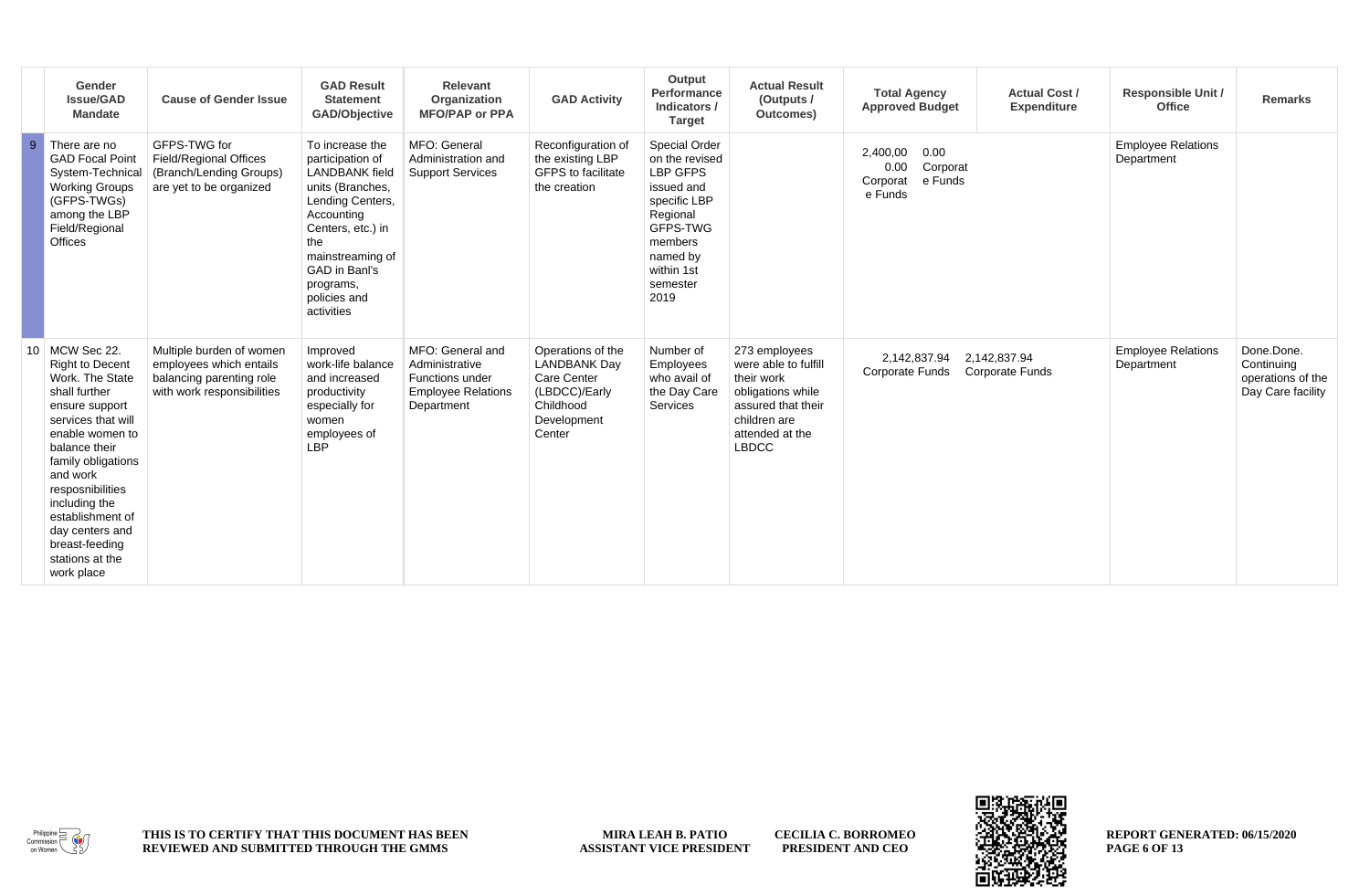|                 | Gender<br>Issue/GAD<br><b>Mandate</b>                                                                                                                                                                                                                                                                                  | <b>Cause of Gender Issue</b>                                                                                  | <b>GAD Result</b><br><b>Statement</b><br>GAD/Objective                                                                  | Relevant<br>Organization<br><b>MFO/PAP or PPA</b>                                                | <b>GAD Activity</b>                                                                                                                                                                              | Output<br>Performance<br>Indicators /<br><b>Target</b>                                           | <b>Actual Result</b><br>(Outputs /<br>Outcomes)                                                                                                                                                                                         | <b>Total Agency</b><br><b>Approved Budget</b> | <b>Actual Cost /</b><br><b>Expenditure</b> | <b>Responsible Unit /</b><br><b>Office</b> | <b>Remarks</b>                                                                       |
|-----------------|------------------------------------------------------------------------------------------------------------------------------------------------------------------------------------------------------------------------------------------------------------------------------------------------------------------------|---------------------------------------------------------------------------------------------------------------|-------------------------------------------------------------------------------------------------------------------------|--------------------------------------------------------------------------------------------------|--------------------------------------------------------------------------------------------------------------------------------------------------------------------------------------------------|--------------------------------------------------------------------------------------------------|-----------------------------------------------------------------------------------------------------------------------------------------------------------------------------------------------------------------------------------------|-----------------------------------------------|--------------------------------------------|--------------------------------------------|--------------------------------------------------------------------------------------|
| 11              | MCW Sec 22.<br><b>Right to Decent</b><br>Work. The State<br>shall further<br>ensure support<br>services that will<br>enable women to<br>balance their<br>family obligations<br>and work<br>resposnibilities<br>including the<br>establishment of<br>day centers and<br>breast-feeding<br>stations at the<br>work place | Multiple burden of women<br>employees which entails<br>balancing parenting role<br>with work responsibilities | Improved<br>work-life balance<br>and increased<br>productivity<br>especially for<br>women<br>employees of<br><b>LBP</b> | MFO: General and<br>Administrative<br>Functions under<br><b>Employee Relations</b><br>Department | <b>Conduct of Summer</b><br>Workshop for<br>children/dependents<br>of LANDBANK<br>Employees and<br>other workers                                                                                 | Number of<br>parents/carers<br>who have<br>availed of the<br>slots for the<br>Summer<br>Workshop | <b>Facilitated conduct</b><br>of Summer<br>Workshop for 93<br>children and<br>enabling parents<br>/carers to fulfill work<br>obligations while<br>assured that their<br>children are<br>attended to during<br>summer break              | 304.198.51<br><b>Corporate Funds</b>          | 304.198.51<br><b>Corporate Funds</b>       | <b>Employee Relations</b><br>Department    | Done.Done.<br>Summer<br>Workshop was<br>successfully<br>completed                    |
| 12 <sup>1</sup> | RA 10028.<br>Expanded<br>Breastfeeding<br>Promotion Act of<br>2009 Sec 9/12<br>Information<br><b>Dissemination</b><br>and Educational<br>Programs of<br><b>Pregnant Women</b><br>and Women of<br>Reproductive Age                                                                                                      | Lack of information on the<br>benefits of exclusive<br>breastfeeding among<br>women employees of LBP          | Increased<br>recognition and<br>support for<br>women's<br>practical and<br>strategic needs                              | MFO: General and<br>Administrative<br>Functions under<br><b>Employee Relations</b><br>Department | Dissemination of<br>information and<br>enhancement of<br>relevant skills<br>through forums and<br>education and<br>communication (IEC)<br>materials such as<br>posters, emails and<br>advisories | Number of<br>Women<br><b>Employees</b><br>who attended<br>the forums                             | A total of 56<br>employees<br>attended the<br>various<br>seminar/forums<br>about Breasfeeding:<br>Breastfeeding<br>Forum, Milk Letting<br>Activity: "Share<br>your Breastmilk",<br><b>Empower Parents</b><br>"Enable<br>Breastfeeding". | 12.462.00<br>Corporate Funds                  | 12,462.00<br><b>Corporate Funds</b>        | <b>Employee Relations</b><br>Department    | Done.Done.<br>Information<br>dissemination<br>and for a<br>conducted for the<br>year |



**MIRA LEAH B. PATIO ASSISTANT VICE PRESIDENT CECILIA C. BORROMEO PRESIDENT AND CEO**

83 П

**REPORT GENERATED: 06/15/2020 PAGE 7 OF 13**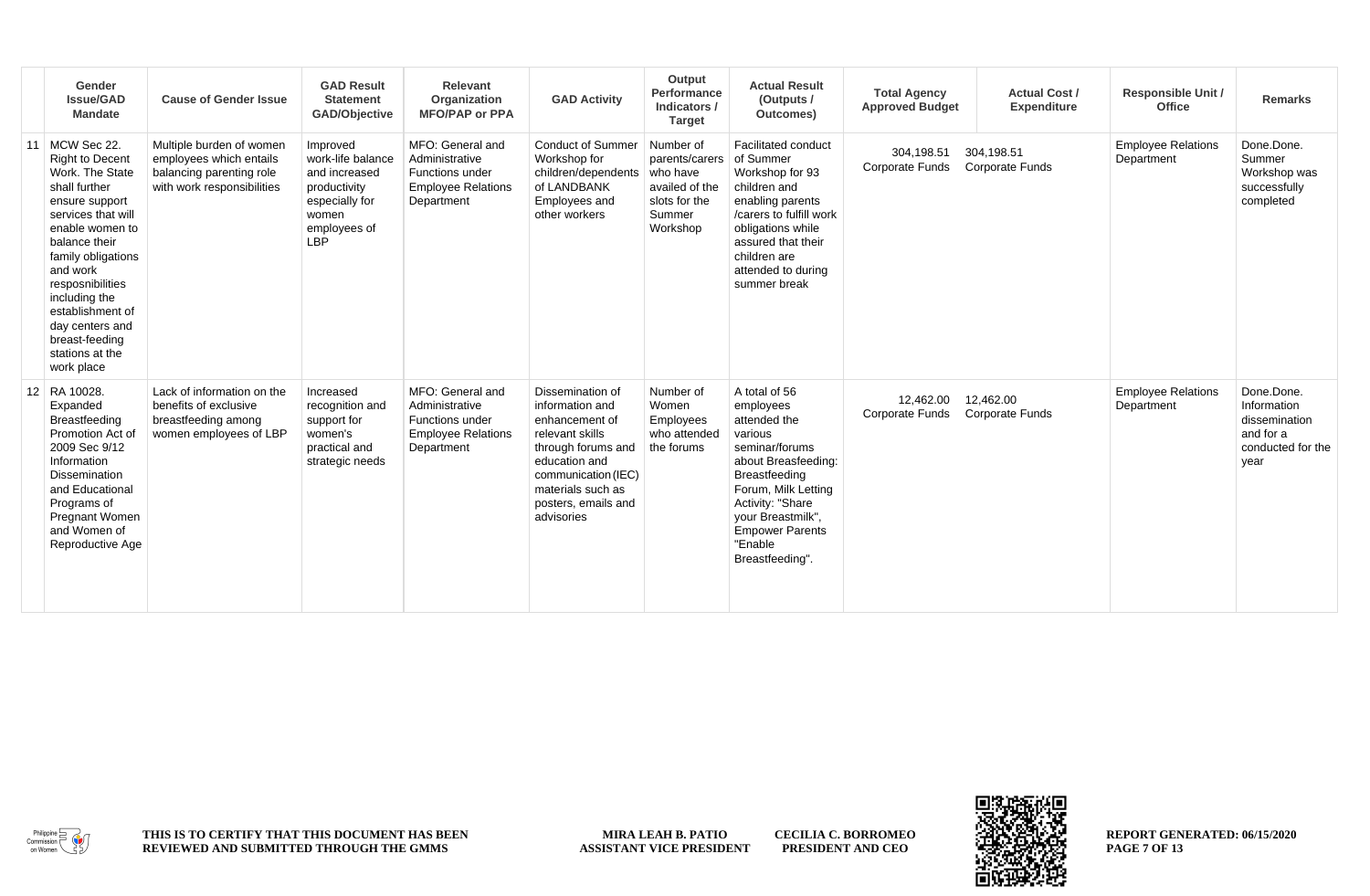| Gender<br><b>Issue/GAD</b><br><b>Mandate</b>                                                                                                                                                                                                                                               | <b>Cause of Gender Issue</b>                                                                                           | <b>GAD Result</b><br><b>Statement</b><br><b>GAD/Objective</b>                              | Relevant<br>Organization<br><b>MFO/PAP or PPA</b>                                                       | <b>GAD Activity</b>                                                                                               | Output<br>Performance<br>Indicators /<br><b>Target</b>                                                | <b>Actual Result</b><br>(Outputs /<br>Outcomes)                                                                                                                       | <b>Total Agency</b><br><b>Approved Budget</b> | <b>Actual Cost /</b><br><b>Expenditure</b> | <b>Responsible Unit /</b><br><b>Office</b> | <b>Remarks</b>                                                            |
|--------------------------------------------------------------------------------------------------------------------------------------------------------------------------------------------------------------------------------------------------------------------------------------------|------------------------------------------------------------------------------------------------------------------------|--------------------------------------------------------------------------------------------|---------------------------------------------------------------------------------------------------------|-------------------------------------------------------------------------------------------------------------------|-------------------------------------------------------------------------------------------------------|-----------------------------------------------------------------------------------------------------------------------------------------------------------------------|-----------------------------------------------|--------------------------------------------|--------------------------------------------|---------------------------------------------------------------------------|
| 13 RA 10028.<br>Expanded<br><b>Breastfeeding</b><br>Promotion Act of<br>2009 Ch III Sec<br>11. Establishment<br>of Lactation<br><b>Stations</b>                                                                                                                                            | Lack of support for<br>women's practical gender<br>needs particularly those<br>that interfere with strategic<br>needs. | Increased<br>recognition and<br>support for<br>women's<br>practical and<br>strategic needs | MFO: General and<br>Administrative<br><b>Functions under</b><br><b>Employee Relations</b><br>Department | Operations of the<br><b>LANDBANK</b><br>Lactation station                                                         | Number of<br>Employees<br>who were<br>able to avail<br>the services<br>of the<br>Lactation<br>Station | A total of 46<br>employees were<br>able to fulfill their<br>work obligations by<br>availing the<br>services of the<br><b>Lactation Station for</b><br>their children. | 5,355.00<br><b>Corporate Funds</b>            | 5,355.00<br>Corporate Funds                | <b>Employee Relations</b><br>Department    | Done.Done.<br>Continuing<br>operations of the<br><b>Lactation Station</b> |
| 14   MCW Sec 25.<br><b>Right to Decent</b><br>Work. Employers<br>both in the public<br>and private<br>sectors shall<br>provide services<br>in support to<br>balancing family<br>obligations and<br>work<br>responsibilities.<br>These include<br>seminars on<br>responsible<br>parenthood. | Lack of knowledge on how<br>to handle children with<br>autism among concerned<br>parents                               | Increased<br>recognition and<br>support for<br>women's<br>practical and<br>strategic needs | MFO: General<br>Administrative<br>Functions under<br><b>Employee Relations</b><br>Department            | Conduct of forums<br>for LANDBANK<br>Employees in<br>raising awareness<br>and information<br>children with autism | Number and<br>feedback of<br>Employees<br>who<br>participated in<br>the Forum                         | A total of 25<br>employees<br>attended the forum<br>on Autism<br>awareness month "<br>It's ok to be<br>different"                                                     | 6.680.00<br><b>Corporate Funds</b>            | 6,680.00<br><b>Corporate Funds</b>         | <b>Employee Relations</b><br>Department    | Done.Done.<br>Conducted<br>seminar.                                       |





**REPORT GENERATED: 06/15/2020 PAGE 8 OF 13**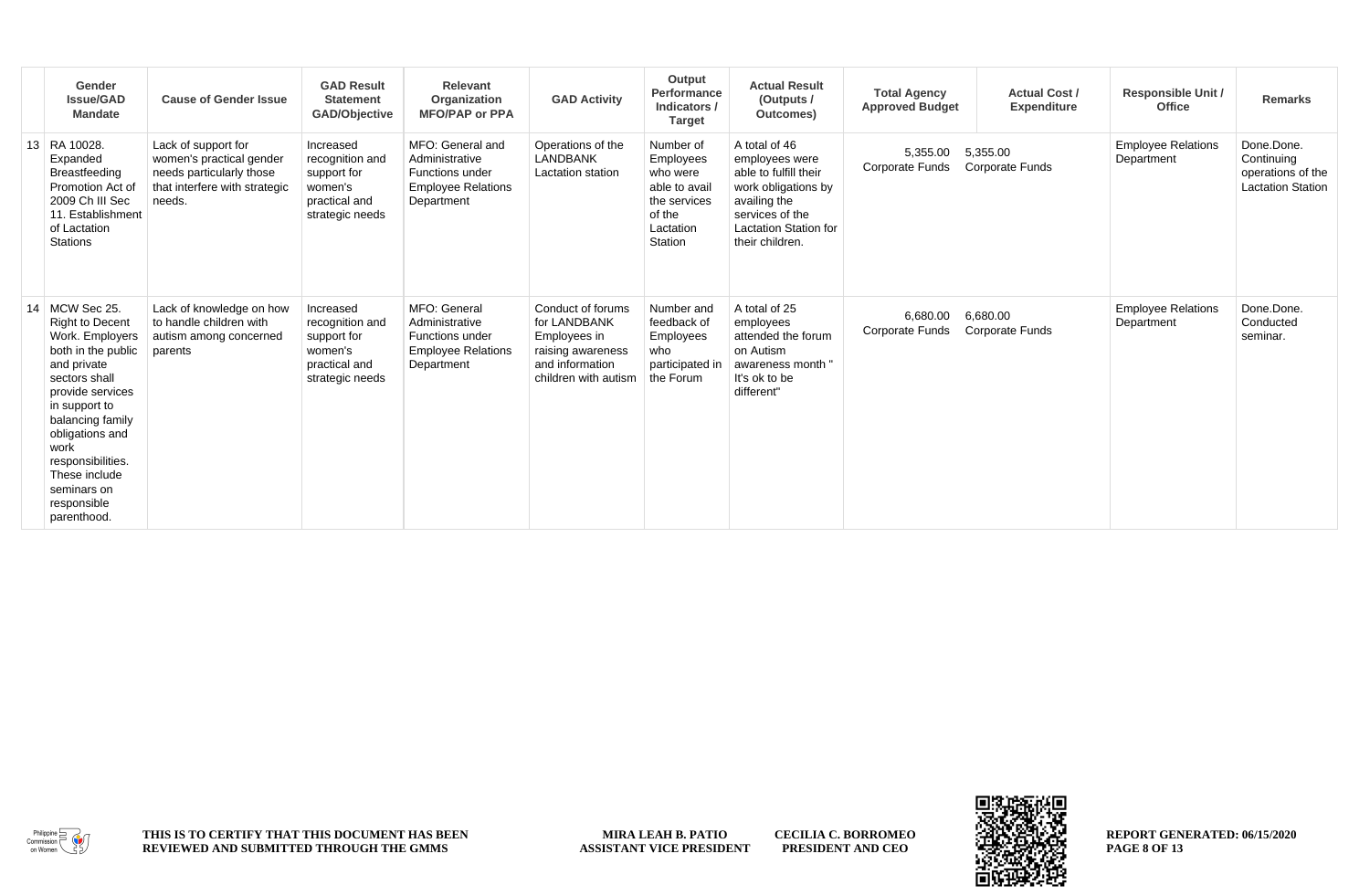| Gender<br><b>Issue/GAD</b><br><b>Mandate</b>                                                                                  | <b>Cause of Gender Issue</b>                       | <b>GAD Result</b><br><b>Statement</b><br>GAD/Objective                  | Relevant<br>Organization<br><b>MFO/PAP or PPA</b>                                                                                                 | <b>GAD Activity</b>                                | Output<br>Performance<br>Indicators /<br><b>Target</b>                | <b>Actual Result</b><br>(Outputs /<br>Outcomes)                                                                                                                                                                                                                                                                                                                                                                                               | <b>Total Agency</b><br><b>Approved Budget</b> | <b>Actual Cost /</b><br>Expenditure     | <b>Responsible Unit /</b><br><b>Office</b>                                     | Remarks                                                                               |
|-------------------------------------------------------------------------------------------------------------------------------|----------------------------------------------------|-------------------------------------------------------------------------|---------------------------------------------------------------------------------------------------------------------------------------------------|----------------------------------------------------|-----------------------------------------------------------------------|-----------------------------------------------------------------------------------------------------------------------------------------------------------------------------------------------------------------------------------------------------------------------------------------------------------------------------------------------------------------------------------------------------------------------------------------------|-----------------------------------------------|-----------------------------------------|--------------------------------------------------------------------------------|---------------------------------------------------------------------------------------|
| 15 Magna Carta of<br>Women, Solo<br>Parents Welfare<br>Act, Anti Violence<br>Against Women<br>and their Children<br>Act, etc. | Vulnerability of women to<br>gender-based violence | Increased<br>support for<br>women's<br>practical and<br>strategic needs | MFO: General and<br>Administrative<br>Functions under<br><b>Employee Relations</b><br>Department and<br>Personnel<br>Administration<br>Department | Grant of leave<br>privileges to<br>concerned women | Number of<br>beneficiaries<br>of the different<br>Leave<br>Priveleges | A total of 463<br>employees availed<br>of the following<br>Leave privileges:<br>Maternity Leave,<br>Paternity Leave,<br>Leave for Solo<br>Parents, Special<br>Leave Privileges,<br>Special Leave for<br>Women who<br>underwent<br>Gynecological<br>Operations/Surgery,<br>10-days Leave for<br>Women and their<br>Children who are<br>Victims of Violence,<br>Rehabilitation<br>Leave, Special<br><b>Emergency Leave</b><br>due to Calamities | 36,792,547.76<br><b>Corporate Funds</b>       | 36,792,547.76<br><b>Corporate Funds</b> | Personnel<br>Administration<br>Department<br>/Employee Relations<br>Department | Done.Done.<br><b>Different Leave</b><br>Privileges were<br>granted during<br>the year |



**CECILIA C. BORROMEO PRESIDENT AND CEO**

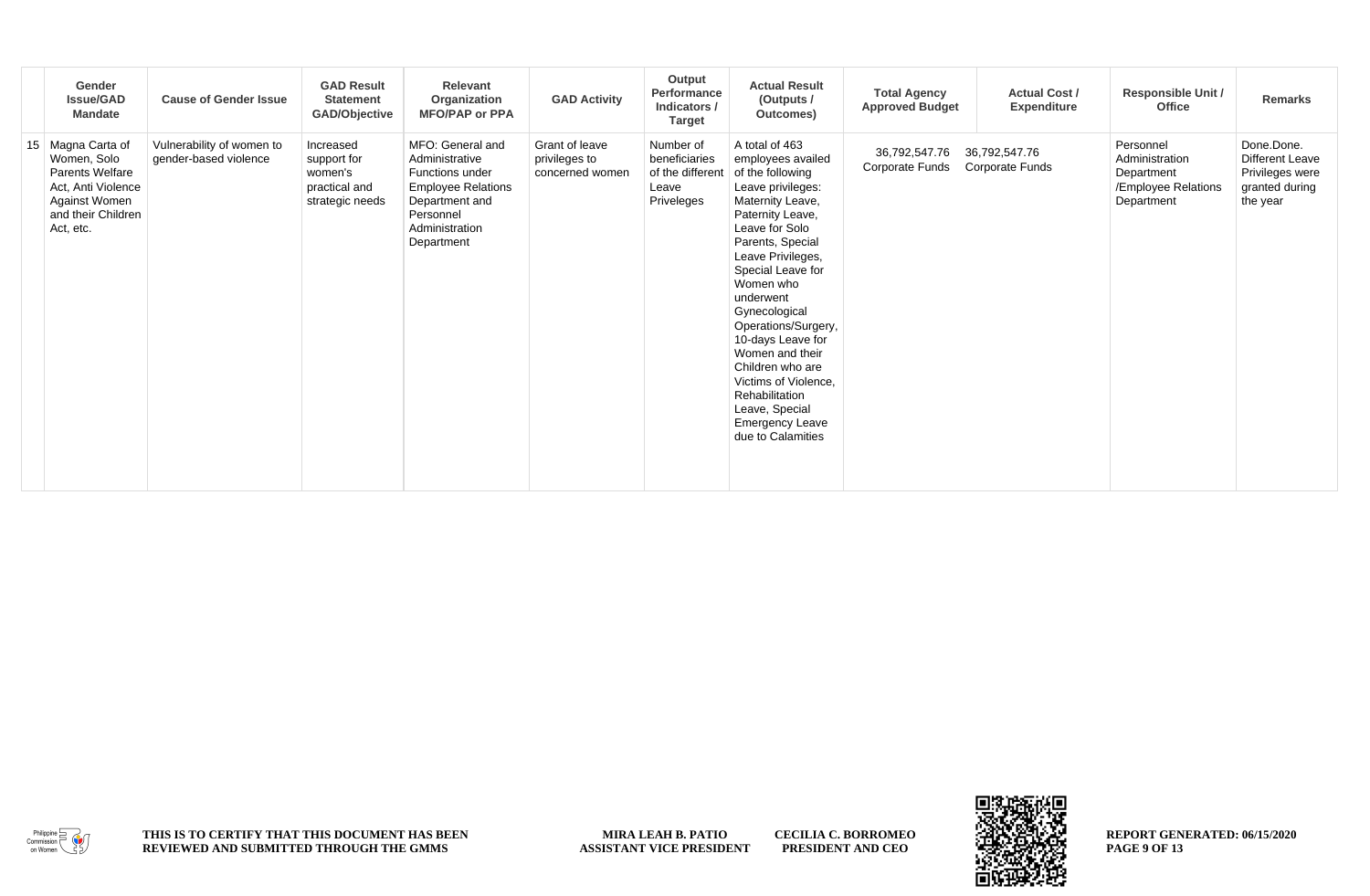| Gender<br><b>Issue/GAD</b><br><b>Mandate</b>                                                                            | <b>Cause of Gender Issue</b>                           | <b>GAD Result</b><br><b>Statement</b><br><b>GAD/Objective</b>                                                                              | Relevant<br>Organization<br><b>MFO/PAP or PPA</b>                                                       | <b>GAD Activity</b>                                                                             | Output<br>Performance<br>Indicators /<br><b>Target</b>                                                                                                | <b>Actual Result</b><br>(Outputs /<br>Outcomes)                                                                                                                                                                                                                                                                                                                                                                                             | <b>Total Agency</b><br><b>Actual Cost /</b><br><b>Approved Budget</b><br>Expenditure | <b>Responsible Unit /</b><br>Office     | <b>Remarks</b>                                                                                                        |
|-------------------------------------------------------------------------------------------------------------------------|--------------------------------------------------------|--------------------------------------------------------------------------------------------------------------------------------------------|---------------------------------------------------------------------------------------------------------|-------------------------------------------------------------------------------------------------|-------------------------------------------------------------------------------------------------------------------------------------------------------|---------------------------------------------------------------------------------------------------------------------------------------------------------------------------------------------------------------------------------------------------------------------------------------------------------------------------------------------------------------------------------------------------------------------------------------------|--------------------------------------------------------------------------------------|-----------------------------------------|-----------------------------------------------------------------------------------------------------------------------|
| 16 RA 10398.<br>National<br>Consciousness<br>Day for the<br>Elimination of<br>Violence Against<br>Women and<br>Children | Women lack awareness of<br>their rights and privileges | Strengthened<br>capacity of<br>women to asseert<br>their rights and<br>entitlements with<br>increased<br>knowledge of the<br>laws on women | MFO: General and<br>Administrative<br><b>Functions under</b><br><b>Employee Relations</b><br>Department | Celebration of the<br>Campaign to End<br>Violence against<br>Women and their<br>Children (VAWC) | Number of<br>participants in<br>activities<br>lined-up for<br>the<br>celebration of<br>the National<br>Womens<br>Month and<br>Campaign to<br>end VAWC | Supported the<br>National Womens<br>Month Celebration<br>through conduct of<br>a Pampering Week<br>entitled: "All about<br>steve and her Steve<br>- Year 3" mostly for<br>women-employees,<br>other workers in<br>partnership with<br>third party providers.<br>A total of 292<br>employees have<br>attended the event<br><b>Issued various</b><br>Anti-VAWC IEC<br>materials including<br>streamers and<br>internal/external<br>advisories | 2,504.00<br>2,504.00<br>Corporate Funds<br>Corporate Funds                           | <b>Employee Relations</b><br>Department | Done.Done.<br>Supported<br>National<br><b>Womens Month</b><br>Celebration in<br>March and<br>VAWC in<br>November 2019 |

 $\begin{picture}(120,115) \put(0,0){\vector(1,0){150}} \put(15,0){\vector(1,0){150}} \put(15,0){\vector(1,0){150}} \put(15,0){\vector(1,0){150}} \put(15,0){\vector(1,0){150}} \put(15,0){\vector(1,0){150}} \put(15,0){\vector(1,0){150}} \put(15,0){\vector(1,0){150}} \put(15,0){\vector(1,0){150}} \put(15,0){\vector(1,0){150}} \put(15,0){\vector(1,0){150$ 

**CECILIA C. BORROMEO PRESIDENT AND CEO**



**REPORT GENERATED: 06/15/2020 PAGE 10 OF 13**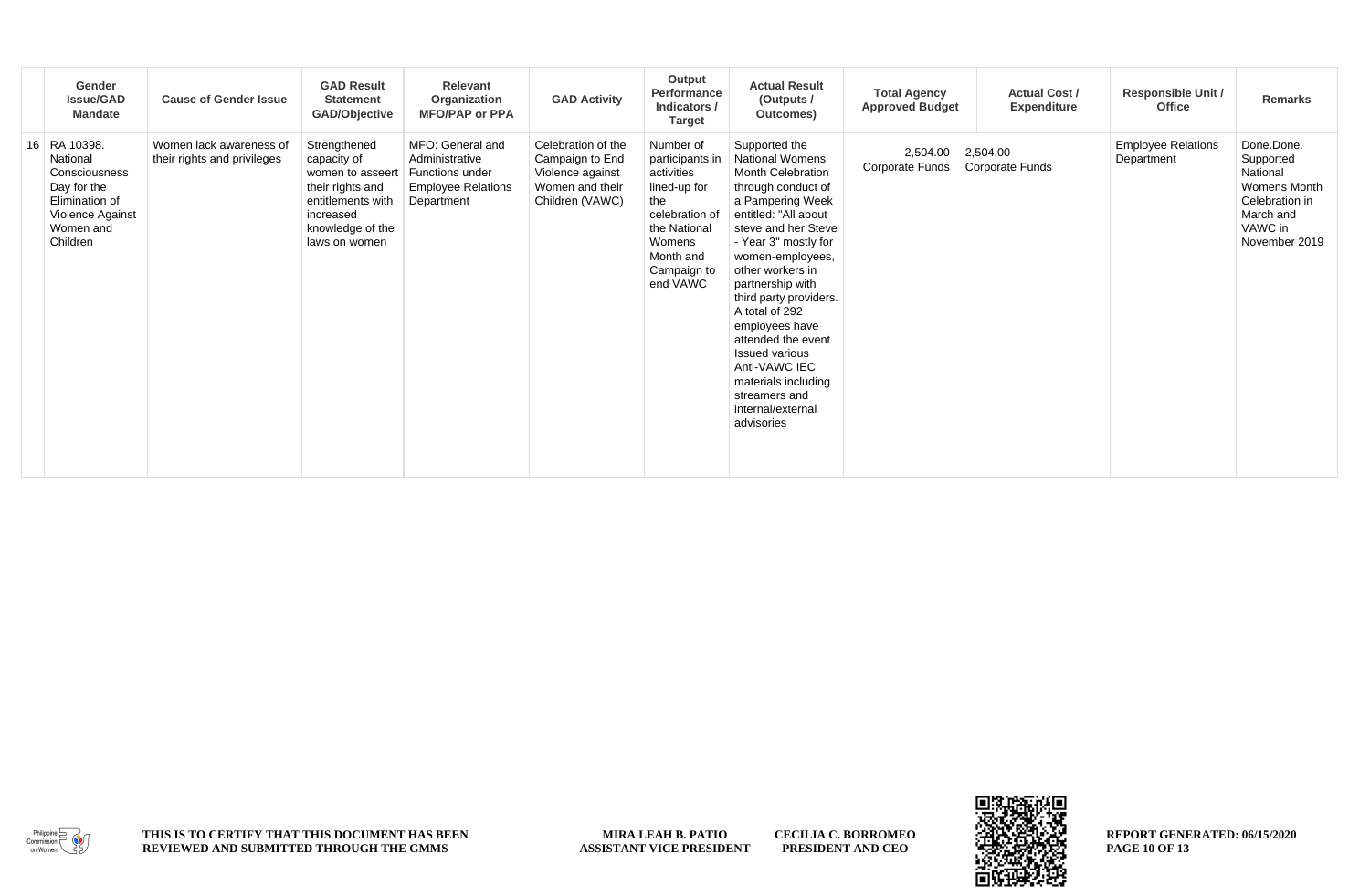| Gender<br><b>Issue/GAD</b><br><b>Mandate</b>                                                                                                 | <b>Cause of Gender Issue</b>                                                                                                                                                                                                                    | <b>GAD Result</b><br><b>Statement</b><br><b>GAD/Objective</b>                                                                                                                                                         | Relevant<br>Organization<br><b>MFO/PAP or PPA</b>                                            | <b>GAD Activity</b>                       | Output<br>Performance<br>Indicators /<br><b>Target</b>      | <b>Actual Result</b><br>(Outputs /<br>Outcomes)                                                                                                                                                                                                                                                                                                                                                                          | <b>Total Agency</b><br><b>Approved Budget</b> | <b>Actual Cost /</b><br><b>Expenditure</b> | <b>Responsible Unit /</b><br>Office                                                             | <b>Remarks</b>                                                       |
|----------------------------------------------------------------------------------------------------------------------------------------------|-------------------------------------------------------------------------------------------------------------------------------------------------------------------------------------------------------------------------------------------------|-----------------------------------------------------------------------------------------------------------------------------------------------------------------------------------------------------------------------|----------------------------------------------------------------------------------------------|-------------------------------------------|-------------------------------------------------------------|--------------------------------------------------------------------------------------------------------------------------------------------------------------------------------------------------------------------------------------------------------------------------------------------------------------------------------------------------------------------------------------------------------------------------|-----------------------------------------------|--------------------------------------------|-------------------------------------------------------------------------------------------------|----------------------------------------------------------------------|
| 17 Women rights<br>and privileges are<br>oftentimes<br>neglected and<br>violated in the<br>workplace (RA<br>7877. Anti-Sexual<br>Harassment) | Lack of information<br>dissemination on<br><b>GAD/CODI Policy</b>                                                                                                                                                                               | To inform all<br>Bank employees<br>of GAD and<br>CODI Policy to<br>ensure that<br>employees are<br>protected from<br>sexual<br>harassment. To<br>conduct<br>awareness<br>seminars/learning<br>sessions on<br>GAD/CODI | MFO: General<br>Administrative<br>Functions under<br><b>Employee Relations</b><br>Department | Continued<br>existence of the<br>LBP CODI | Number of<br>attendees<br>presence of<br>functional<br>CODI | Include the Banks<br>Anti-Sexual<br><b>Harassment Policy</b><br>in the Annual<br>Reorientation<br>Sessions of the<br>LBP Code of<br>Conduct conducted<br>in all Bank unit.<br>100% of LBP<br>Employees<br>attended the<br>reorientation<br>sessions. Including<br><b>GAD/CODI</b> in LBPs<br>new employee<br>orientation program<br>(LANDBANK in<br>Perspective or LIP).<br>73.55 % of new<br>hires attended the<br>LIP. | 484,091.32<br>Corporate Funds                 | 484,091.32<br><b>Corporate Funds</b>       | <b>Employee Relations</b><br>Department                                                         | Done.Done.<br>Reorientation<br>session<br>conducted for the<br>year. |
| 18 MCW Ch VI.<br>Institutional<br>Mechanisms.<br>Creation and<br>Strenghtening of<br>the GAD Focal<br>Point.                                 | GFPS-TWG for<br>Field/Regional Offices<br>(Branch/Lending Groups<br>are yet to be<br>organized/created)<br>Absence of GAD Focal<br>Point System - Technical<br>Working Group among the<br>LBP Field/Regional Offices<br>(Branch/Lending Groups) | Strengthened<br>capacity of LBP<br>to mainstream<br>GAD in the<br>organization                                                                                                                                        | MFO: Organization<br>Development<br>Department/Employee<br><b>Relations Department</b>       | Conduct of GST                            | Number of<br>attendees to<br>the seminar<br>conducted       | A total of 16<br>Employees from the<br>GAD-TWG<br>members and<br>Chairperson of the<br>Regional<br>GAD-TWG<br>participated in the<br><b>Gender Sensitivity</b><br>Training on October<br>14-16, 2019.                                                                                                                                                                                                                    | 385,508.18<br>Corporate Funds Corporate Funds | 385,508.18                                 | Organizational<br>Development<br>Department/Employee   conducted<br><b>Relations Department</b> | Done.Done.<br>Seminar                                                |



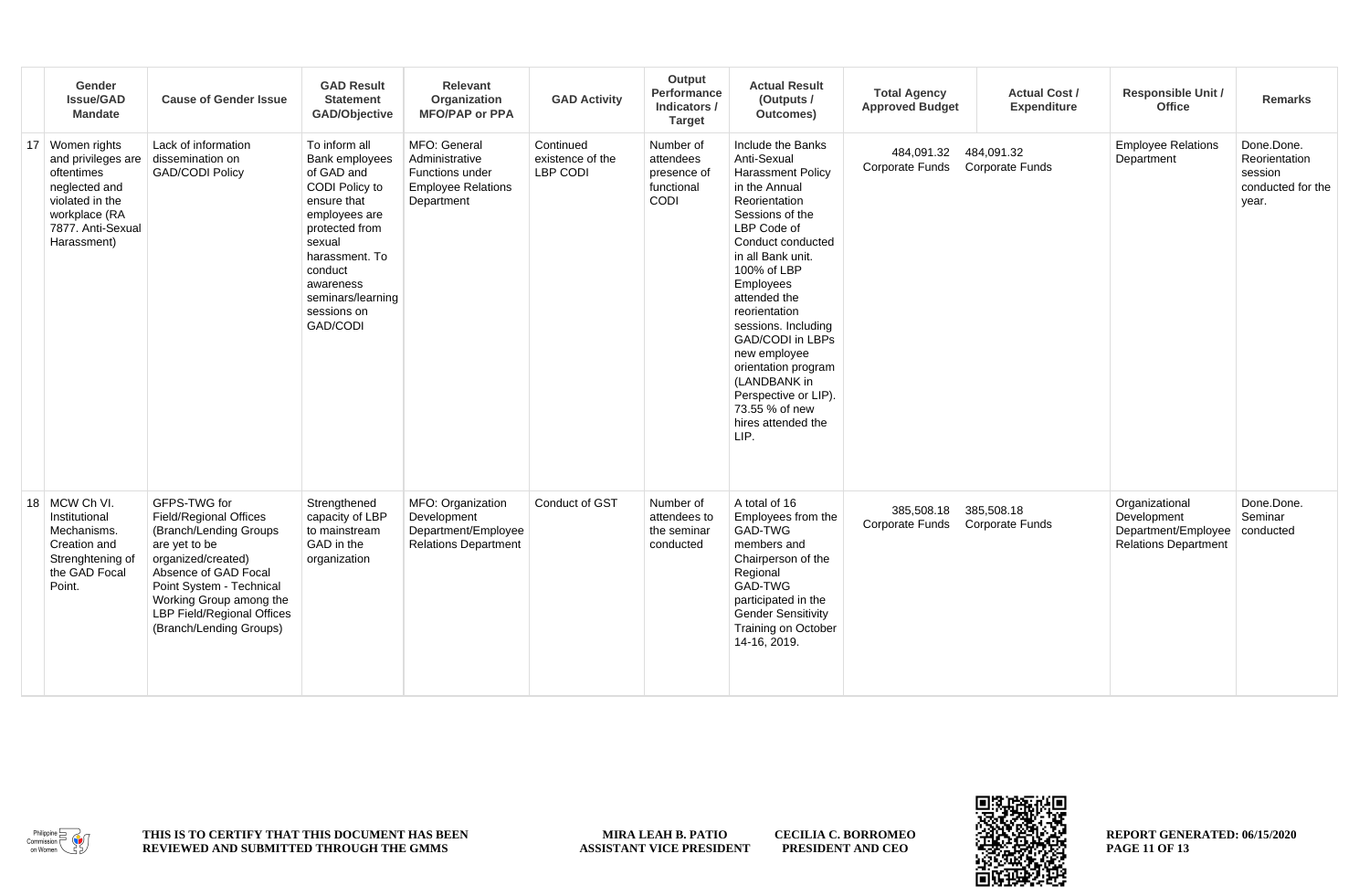|    | Gender<br><b>Issue/GAD</b><br>Mandate                                                                     | <b>Cause of Gender Issue</b>                                                                                                         | <b>GAD Result</b><br><b>Statement</b><br><b>GAD/Objective</b>                  | Relevant<br>Organization<br><b>MFO/PAP or PPA</b>                                      | <b>GAD Activity</b>           | Output<br>Performance<br>Indicators /<br><b>Target</b> | <b>Actual Result</b><br>(Outputs /<br>Outcomes)                                                                                                                                | <b>Total Agency</b><br><b>Approved Budget</b> | <b>Actual Cost /</b><br><b>Expenditure</b> | <b>Responsible Unit /</b><br><b>Office</b> | <b>Remarks</b>                      |
|----|-----------------------------------------------------------------------------------------------------------|--------------------------------------------------------------------------------------------------------------------------------------|--------------------------------------------------------------------------------|----------------------------------------------------------------------------------------|-------------------------------|--------------------------------------------------------|--------------------------------------------------------------------------------------------------------------------------------------------------------------------------------|-----------------------------------------------|--------------------------------------------|--------------------------------------------|-------------------------------------|
| 19 | MCW Ch VI.<br>Institutional<br>Mechanisms.<br>Creation and<br>Strenghtening of<br>the GAD Focal<br>Point. | Absence of GAD Focal<br>Point System - Technical<br>Working Group among the<br>LBP Field/Regional Offices<br>(Branch/Lending Groups) | Strengthened<br>capacity of LBP<br>to mainstream<br>GAD in the<br>organization | MFO: Organization<br>Development<br>Department/Employee<br><b>Relations Department</b> | Conduct of GAD<br>Orientation | Number of<br>attendees to<br>the seminar<br>conducted  | Conducted a GAD<br>Orientation to the<br>Members of the<br>Management<br>Committee<br>including the<br>President of LBP<br>strengthened<br>support of<br>Management for<br>GAD | 6,307.25<br><b>Corporate Funds</b>            | 6,307.25<br><b>Corporate Funds</b>         | <b>Employee Relations</b><br>Department    | Done.Done.<br>Conducted<br>seminar. |







**REPORT GENERATED: 06/15/2020 PAGE 12 OF 13**